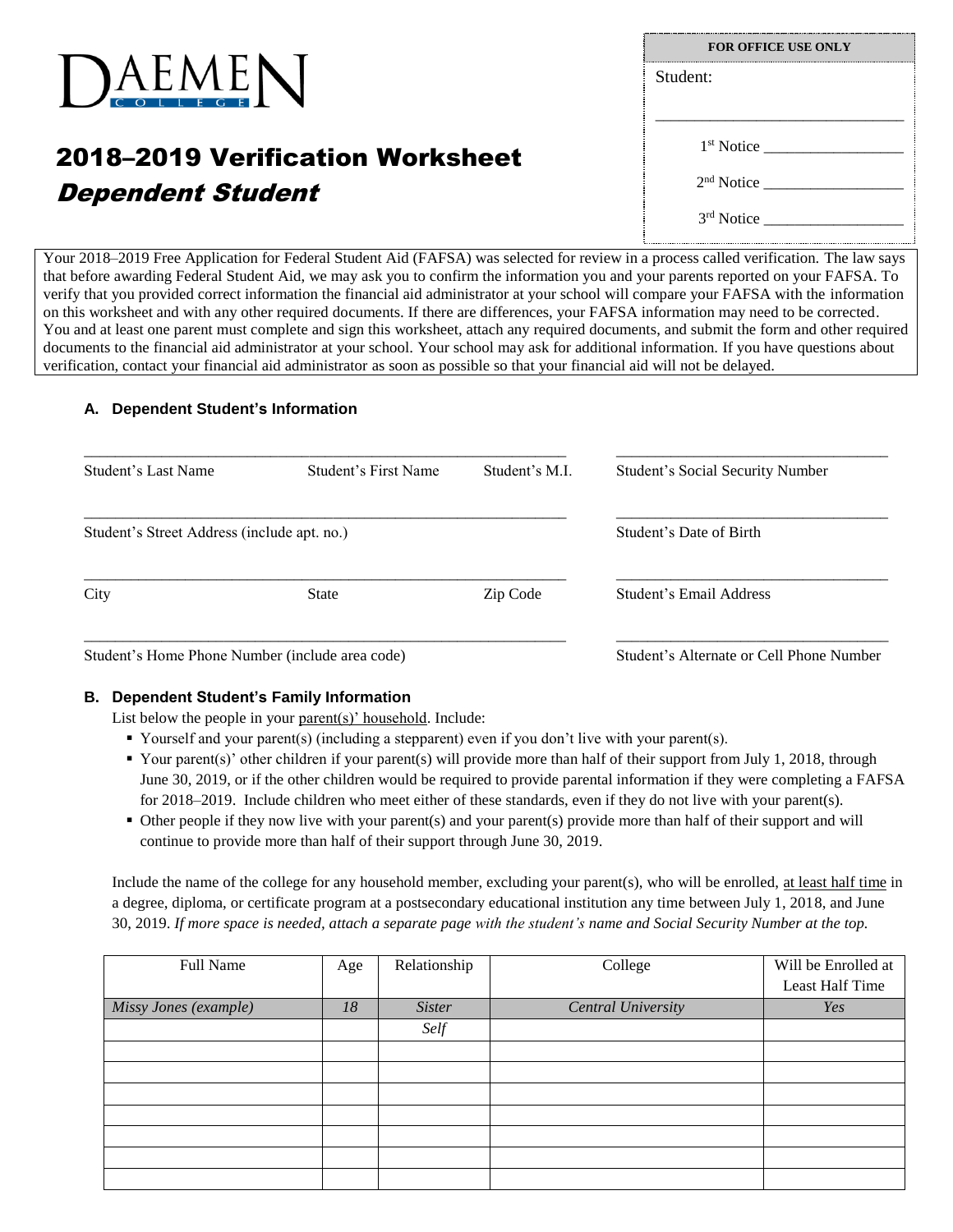# **C. Dependent** *Student's* **Income Information to Be Verified**

1.**TAX RETURN FILERS**—**Important Note:** If the student filed, or will file, an amended 2016 IRS tax return, the student must contact the financial aid administrator before completing this section.

**Instructions**: Complete this section if the student, filed or will file a 2016 income tax return with the IRS. *The best way to verify income is by using the IRS Data Retrieval Tool that is part of FAFSA on the Web. If the student has not already used the tool, go to FAFSA.gov, log in to the student's FAFSA record, select "Make FAFSA Corrections," and navigate to the Financial Information section of the form. From there, follow the instructions to determine if the student is eligible to use the IRS Data Retrieval Tool to transfer 2016 IRS income tax information into the student's FAFSA. If you need more information about when, or how to use the IRS Data Retrieval Tool see your financial aid administrator.*

### **Check the box that applies:**

The student has used the IRS Data Retrieval Tool in FAFSA on the Web to retrieve and transfer 2016 IRS income information into the student's FAFSA, either on the initial FAFSA or when making a correction to the FAFSA. *The student's school will use the IRS information that was transferred in the verification process*.

The student has not yet used the IRS Data Retrieval Tool in FAFSA on the Web, but will use the tool to retrieve and transfer 2016 IRS income information into the student's FAFSA once the student has filed a 2016 IRS tax return. *See instructions above for information on how to use the IRS Data Retrieval Tool. The student's school cannot complete the verification process until the IRS information has been transferred into the FAFSA.*

The student is unable or chooses not to use the IRS Data Retrieval Tool in FAFSA on the Web, and the student will submit to the school a **2016 IRS tax return transcript—**not a photocopy of the income tax return. *To obtain an IRS tax return transcript, go to www.IRS.gov and click on the "Get a Tax Transcript" link, or call 1-800-908-9946. Make sure to request the "IRS tax return transcript" and not the "IRS tax account transcript." You will need your Social Security Number, date of birth, and the address on file with the IRS (normally this will be the address used when the 2016 IRS tax return was filed).*

*Check here if the student's IRS tax return transcript is attached to this worksheet.*

*Check here if the student's IRS tax return transcript will be submitted to the student's school later. Verification cannot be completed until the IRS tax return transcript has been submitted to the student's school.*

\*If you choose to download your IRS tax return transcript as a PDF, you can forward the PDF file to Financial\_Aid@daemen.edu

2.**TAX RETURN NONFILERS**—Complete this section if the student will not file and is not required to file a 2016 income tax return with the IRS.

#### **Check the box that applies:**

The student was not employed and had no income earned from work in 2016.

The student was employed in 2016 and has listed below the names of all the student's employers, the amount earned from each employer in 2016, and whether an IRS W-2 form is attached. Attach copies of all 2016 IRS W-2 forms issued to the student by employers. *List every employer even if they did not issue an IRS W-2 form. If more space is needed, attach a separate page with the student's name and Social Security Number at the top*.

| Employer's Name                 | 2016 Amount Earned  | IRS W-2 Attached? |
|---------------------------------|---------------------|-------------------|
| Suzy's Auto Body Shop (example) | \$2,000.00(example) | Yes(example)      |
|                                 |                     |                   |
|                                 |                     |                   |
|                                 |                     |                   |
|                                 |                     |                   |
|                                 |                     |                   |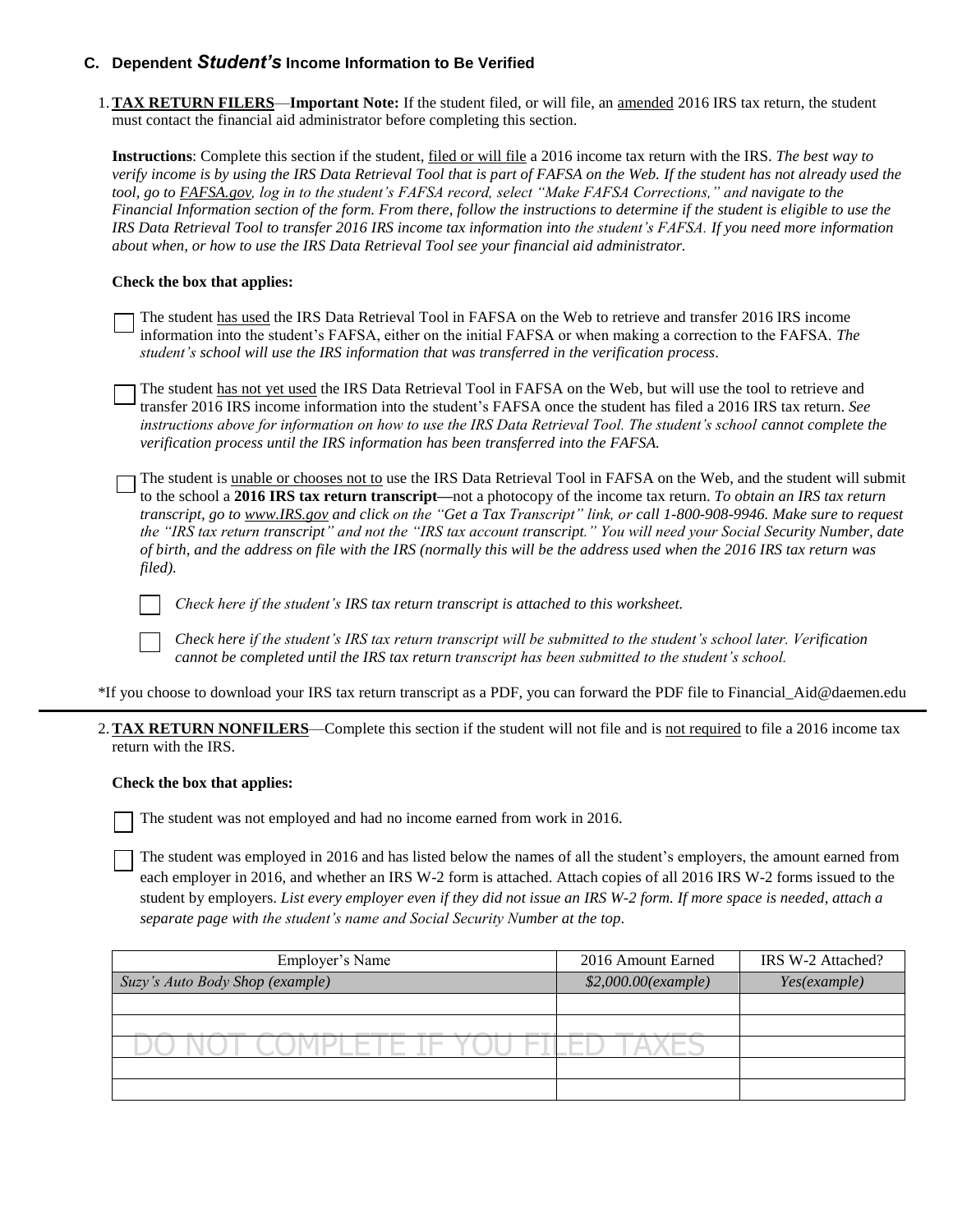- **D.** *Parent's* **Income Information to Be Verified**—Note: If two parents were reported in Section B of this worksheet, the instructions and certifications below refer and apply to both parents.
	- 1.**TAX RETURN FILERS**—**Important Note:** If the student's parent(s), filed or will file, an amended 2016 IRS tax return the student's financial aid administrator must be contacted before completing this section.

**Instructions:** Complete this section if the student's parent(s) filed or will file a 2016 income tax return with the IRS. *The best way to verify income is by using the IRS Data Retrieval Tool that is part of FAFSA on the Web. If the student's parent(s) has not already used the tool, the parent and the student should go to FAFSA.gov, log in to the student's FAFSA record, select "Make FAFSA Corrections," and navigate to the Financial Information section of the form. From there, follow the instructions to determine if the parent(s) is eligible to use the IRS Data Retrieval Tool to transfer 2016 IRS income tax information into the student's FAFSA. If you need more information about whether or how to use the IRS Data Retrieval Tool see the student's financial aid administrator.*

#### **Check the box that applies:**

- The student's parent has used the IRS Data Retrieval Tool in FAFSA on the Web to transfer 2016 IRS income information into the student's FAFSA, either on the initial FAFSA or when making a correction to the FAFSA. *The student's school will use the IRS information transferred into the student's FAFSA to complete the verification process*.
- The student's parent has not yet used the IRS Data Retrieval Tool, but will use the tool to transfer 2016 IRS income information into the student's FAFSA once the parent's IRS tax return has been filed. *See instructions above for information on how to use the IRS Data Retrieval Tool. The student's financial aid administrator cannot complete verification until the parent has transferred IRS information into the student's FAFSA.*
- The parent is unable or chooses not to use the IRS Data Retrieval Tool, and the parent will submit to the student's school a copy of the parent's **2016 IRS tax return transcript(s)**—not photocopies of the income tax return. *To obtain an IRS tax return transcript go to www.IRS.gov and click on the "Get a Tax Transcript" link, or call 1-800-908-9946. Make sure you order the "IRS tax return transcript" and not the "IRS tax account transcript." The parent will need his or her Social Security Number, date of birth, and the address on file with the IRS (normally this will be the address used when the 2016 IRS tax return was filed). If the parents are married, and separate 2016 tax returns were filed, 2016 IRS tax return transcripts must be submitted for each parent.*

*Check here if an IRS tax return transcript(s) is attached to this worksheet.*

*Check here if IRS tax return transcript(s) will be submitted to the student's school later. Verification cannot be completed until the IRS tax return transcript(s) has been submitted to the school.*

\*If you choose to download your IRS tax return transcript as a PDF, you can forward the PDF file to Financial\_Aid@daemen.edu

2. **TAX RETURN NONFILERS**—Complete this section if the student's parent(s) will not file and is not required to file a 2016 income tax return with the IRS.

*\*ALL parent tax return non-filers must submit an "IRS Verification of Non-filing Letter". Visit IRS.GOV, click on the "Get a Tax Transcript" link. You can also mail/fax FORM 4506-T to the IRS (form available at IRS.GOV).*

#### **Check the box that applies:**

The parent(s) was not employed and had no income earned from work in 2016.

The parent(s) was employed in 2016 and has listed below the names of all the parent's employers, the amount earned from each employer in 2016, and whether an IRS W-2 form is attached. Attach copies of all 2016 IRS W-2 forms issued to the parent(s) by employer(s). *List every employer even if they did not issue an IRS W-2 form. If more space is needed, attach a separate page with the student's name and Social Security Number at the top*.

| Employer's Name                 | 2016 Amount Earned   | IRS W-2 Attached? |
|---------------------------------|----------------------|-------------------|
| Suzy's Auto Body Shop (example) | \$2,000.00 (example) | Yes (example)     |
|                                 |                      |                   |
|                                 |                      |                   |
|                                 |                      |                   |
|                                 |                      |                   |